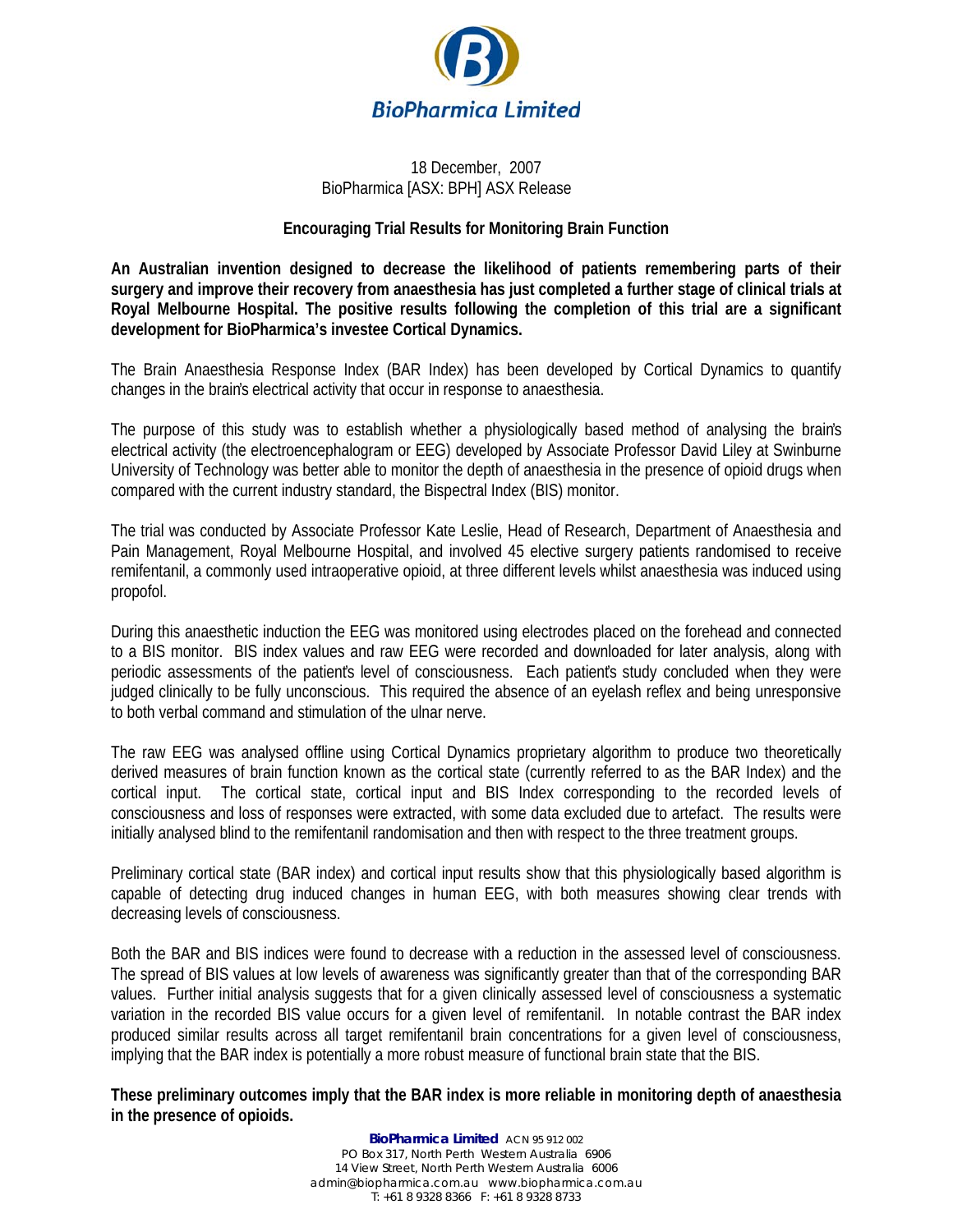## **About the Current Clinical Trial:**

The purpose of this study was to establish whether a physiologically based method of analysing the brain's electrical activity (the electroencephalogram or EEG) developed by Associate Professor David Liley at Swinburne University of Technology, was better able to monitor depth of anaesthesia in the presence of opioid drugs when compared with the current industry standard, the Bispectral Index (BIS) monitor.

The study involved 45 elective surgery patients randomised to receive remifentanil, a commonly used intraoperative opioid, at three target brain concentrations of either 0, 2 or 4 ng/ml whilst anaesthesia was induced using propofol. Four minutes following the beginning of the randomised target remifentanil infusion a propofol infusion was started at a brain concentration of 1.5µg/ml, and increased by 0.5µg/ml every four minutes until patients were fully unconscious. This meant that they had no eyelash reflex and had no response to either verbal command or electrical stimulation of the ulnar nerve. Each patient's study concluded when all responses were lost.

During this anaesthetic induction the EEG was monitored using electrodes placed on the forehead and connected to a BIS monitor. BIS index values and raw EEG were recorded and downloaded for later analysis. Haemodynamic measurements and event markers corresponding to the assessed levels of consciousness were also recorded.

# **Electroencephalographic Equipment**

EEG equipment measures the weak electrical signals produced by the brain by means of one or more electrodes placed on the scalp. The recorded signal, while complex, contains a great deal of information that is useful diagnostically. Following amplification the recorded EEG can be analysed using a range of sophisticated on-line processing algorithms or stored for later offline analysis.

EEG recording and on-line processing equipment are being increasingly used during surgical interventions to monitor the patient condition. By recording the patient's brain activity this equipment provides valuable objective clinical measures regarding the patient's state of health during and after a surgery. Continuous EEG monitoring during surgery has been shown to significantly reduce the incidence of patient awareness and recall of the surgical procedure, to reduce post-operative recovery times and to reduce surgical costs. An EEG is widely considered as superior methodology for monitoring anaesthetic depth during surgery and other clinical interventions when compared to a range of other clinical monitoring approaches that include electrocardiography and oxygen saturation level monitoring.

## **EEG Processor Market Growing Sharply**

The market for EEG processors is projected to grow at a brisk pace in future, owing to a rapid increase in the number of surgical procedures being performed world over. Currently, more than 40 million surgical interventions are carried out each year in the United States alone. The number of such incidences is poised to multiply swiftly in future with a rapid increase in the aging population.

## **Market**

Worldwide market for EEG/EMG/Brain function monitoring totalled US\$690 million in 2005, and is independently estimated at US\$749 million for 2006. The market is further projected to grow at a compounded annual growth rate of around 7.7% to reach around US\$1 billion by 2010. In volume terms, the worldwide market is estimated to gross unit sales of 34,208 units for 2006. The market is anticipated to witness an annual growth of 8.9% through 2001- 2010, to sales of 47,487 units by 2010.

Europe represents the largest market for EEG/EMG/Brain function monitoring worldwide, however, the US is the single largest global market with an estimated share of 37.3% for the same year.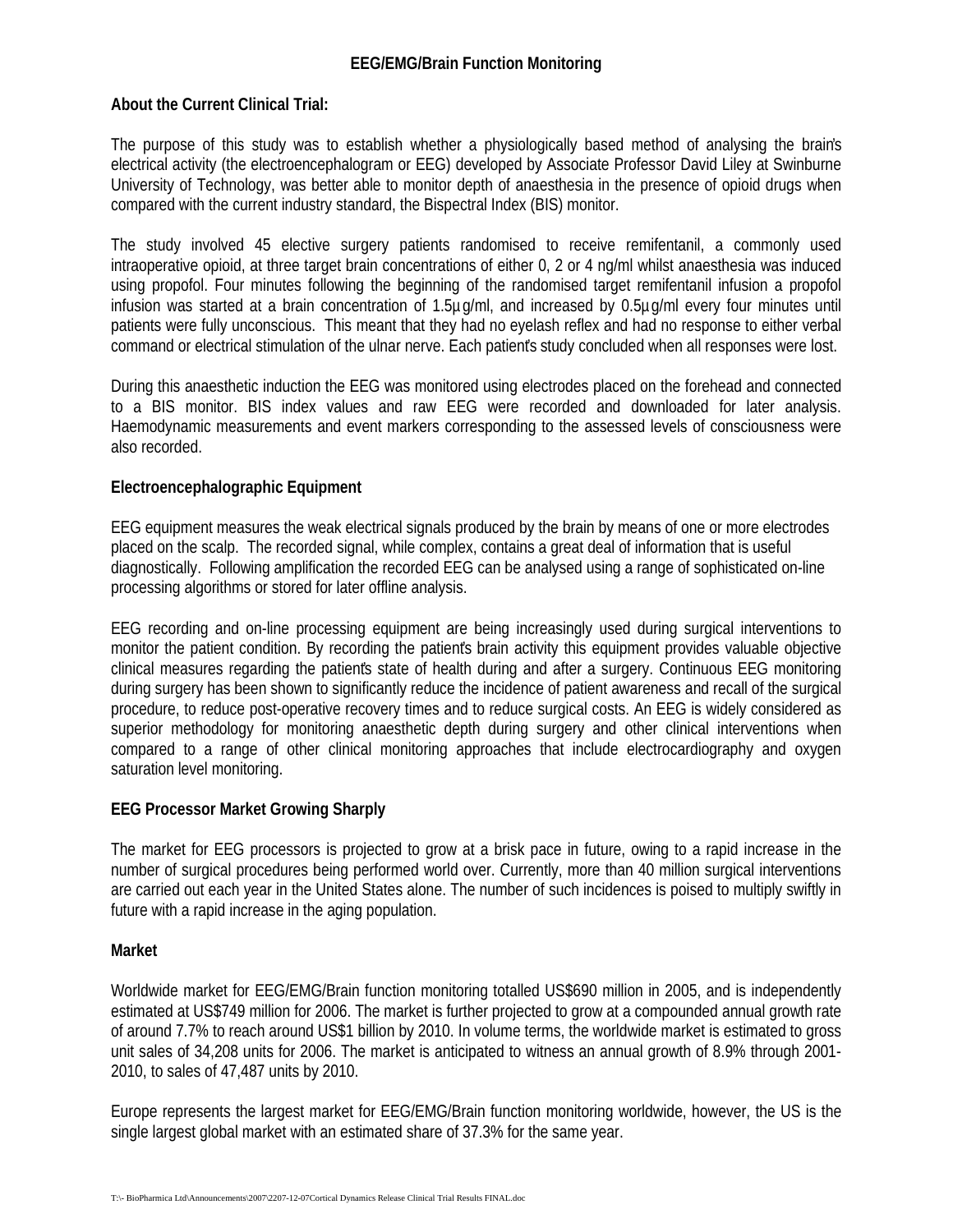Electroencephalograph (EEG) Equipment is the largest segment of the worldwide EEG/EMG/Brain function monitoring market. The segment is estimated to record sales of 28,999 units for 2006, valued at about US\$656 million. By the year 2010, the segment is expected to record sales of 42,180 units worth US\$908 million. EEG equipment is forecast to hold dominant position in the global EEG/EMG/Brain function monitoring, with its market share soaring to reach 91% by the end of 2010 in value terms.

## **Background**

The BAR Index is a measure derived from the analysis of the EEG to quantitatively characterise the functional state of the brain. It is based on a detailed understanding of how the millions of neurons in the brain's cortex coordinate their activity to produce the EEG.

At present the monitoring of anaesthesia in the presence of opioids is unreliable using existing approaches and thus new methods are required in order to ensure optimal standards of clinical care. The current market leader is used in approximately 70% of hospitals in the USA, for clinical monitoring during anaesthesia containing an opioid. The competitor's market capitalisation in 2006 was approximately USD 400M.

When patients have a general anaesthetic, an anaesthetist may administer a combination of drugs through the intravenous drip in the patients arm. These could include an anaesthetic drug to put the patient to sleep and a morphine-like drug as a pain-killer.

Once the patient is asleep, the anaesthetist keeps the patient in this state by continued administration of an anaesthetic drug through the drip or by giving the patient an anaesthetic gas to breathe. Using these combinations of drugs, the patient should be completely anaesthetised and unresponsive to any pain.

Anaesthetists currently quantify the effects of these anaesthetic drugs on the EEG using a widely available, market leading competing device. The market leader is used on many patients having general anaesthesia at hospitals. The competing monitor records EEG through a sticky sensor attached to the forehead. The monitor then produces a single number between 0 and 100 that the anaesthetist can use to adjust the depth of anaesthesia.

Studies have shown that the use of a monitor decreases the likelihood of patients remembering parts of their surgery and also improves their recovery from anaesthesia.

However, there is evidence to suggest that some monitors may not track the effects of a number of important anaesthetic agents. This may mean that the leading offering is less accurate when these agents are used. In particular, morphine-like drugs may interfere with the ability of the leading monitor to measure the depth of anaesthesia accurately by indicating a patient is less asleep than they really are. This means that patients may be receiving more anaesthetic than necessary.

The BAR Index method of analysing the EEG may overcome this limitation and provide a more accurate index of depth of anaesthesia in the presence of morphine-like drugs. The EEG information is obtained the same way, with a sticky sensor on the patient's forehead, but the monitor uses a physiologically more specific method in its analysis of the EEG.

Upon the completion of the review of the clinical trial involving opioids, BioPharmica and Cortical will be in a strong position to move towards commercialisation on development related to monitoring depth of anaesthesia, as well as making a case for development of other areas involving drugs, brain state and function.

The BAR Index has performed well in previous studies during midazolam and sevoflurane-nitrous oxide anaesthesia providing the first indication that the BAR Index is superior in a number of aspects to current approaches to measure brain function. The BAR Index (cortical state) – how responsive the brain is to input - and the associated measure of cortical input–the magnitude of input to the brain - provide physiologically more specific information regarding the effects of anaesthetics on brain activity and behaviour.

The BAR Index and the associated measure of cortical input have additional potential applications for the Alzheimer's and sedation markets. BioPharmica and partner Cortical Dynamics are working to develop the BAR Index as a monitoring tool in a number of neuro-diagnostic settings that include detecting the early onset of